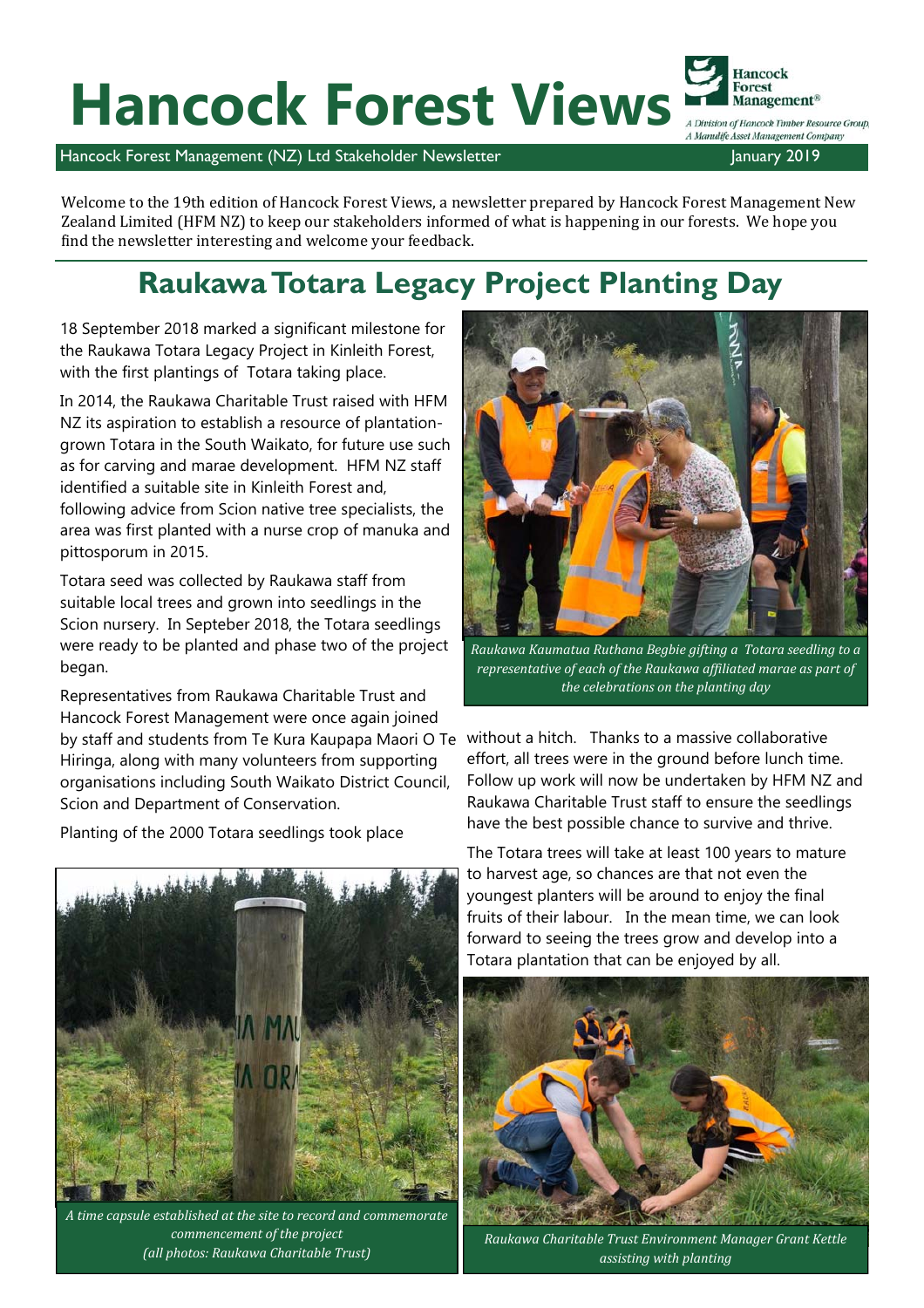### **Forest Protection Services winner of primary industries 'Good Employer Award'**

The inaugural Primary Industries Good Employer Awards were held on 27 November 2018. The awards, hosted by the Ministry for Primary Industries (MPI) and on the Forest Industry Safety Council (FISC) and is a the Agricultural and Marketing Research Development Trust (AGMARDT), were introduced to recognise employers who are "committed to providing good employment conditions in their business or organisation, or have put in place new or innovative programmes, processes or practices to provide a great work place".

HFM NZ was delighted when our Northern Area forestry contractor Forest Protection Services (FPS) were announced as the winner of the 'Employee Development Award', and highly commended in the 'Safe and Healthy Work Environment Award'.



*Kevin and Kylie Ihaka receiving the Good Employer 'Employee Development' award from Ray Smith, Director General of MPI*

Kevin Ihaka, who leads FPS, has a strong connection with our Taumata Northern forests, having worked in the forests for most of his working life. Kevin started out as a 17 year old in forest establishment for the original forest owner, NZ Forest Products (NZFP). He soon set up a small forestry contracting business, Ihaka Contracting, undertaking weed spraying and land preparation for NZFP.

Over the years, with changes in forest ownership and commencement of harvest in the north, Kevin's business has grown significantly. His current business FPS was set up in 1999 and now employs over 40 staff based in Whangarei. FPS undertakes all of the HFM NZ silvicultural programme in our northern forests, along with contracts for rural fire control.

Kevin's commitment to both fire management and the forest industry is extensive. He is a founding Trustee Forest Industry Contractors Association (FICA) board member. Until recently he was also the Principal Rural Fire Officer for the Northern Region. With the transfer of rural fire control from the Rural Fire Authorities to Fire and Emergency NZ (FENZ), he is now the National Integration Advisor to FENZ to assist with the transfer process.

Kevin has been involved in many international fire deployments to Australia, USA and Canada, and FPS is currently hosting fire fighters from the Ontario Ministry of Forestry and Natural Resources on a mutual exchange programme.

Kevin is passionate about safety and about developing his people. Over the years, he has been involved in a number of industry training initiatives. Most recently, FPS has partnered with Northtec and Te Matarau Education Trust on a new forestry training scheme 'Tupu Aku', offering 15 to 24 year olds tertiary qualifications and life skills while in paid employment with FPS. The 12 month scheme, supported by MBIE, is aimed at bringing people into the industry via an accessible pathway. FPS has already employed the first 10 trainees and hopes to take on another 20 in 2019.

Kevin is an inspiration to young people wanting to make a career out of forestry and FPS is undoubtedly a very worthy recipient of the Good Employer Award.



*Kevin Ihaka of Forest Protection Services on the job at a fire operation (Photo credit: Northern Advocate)*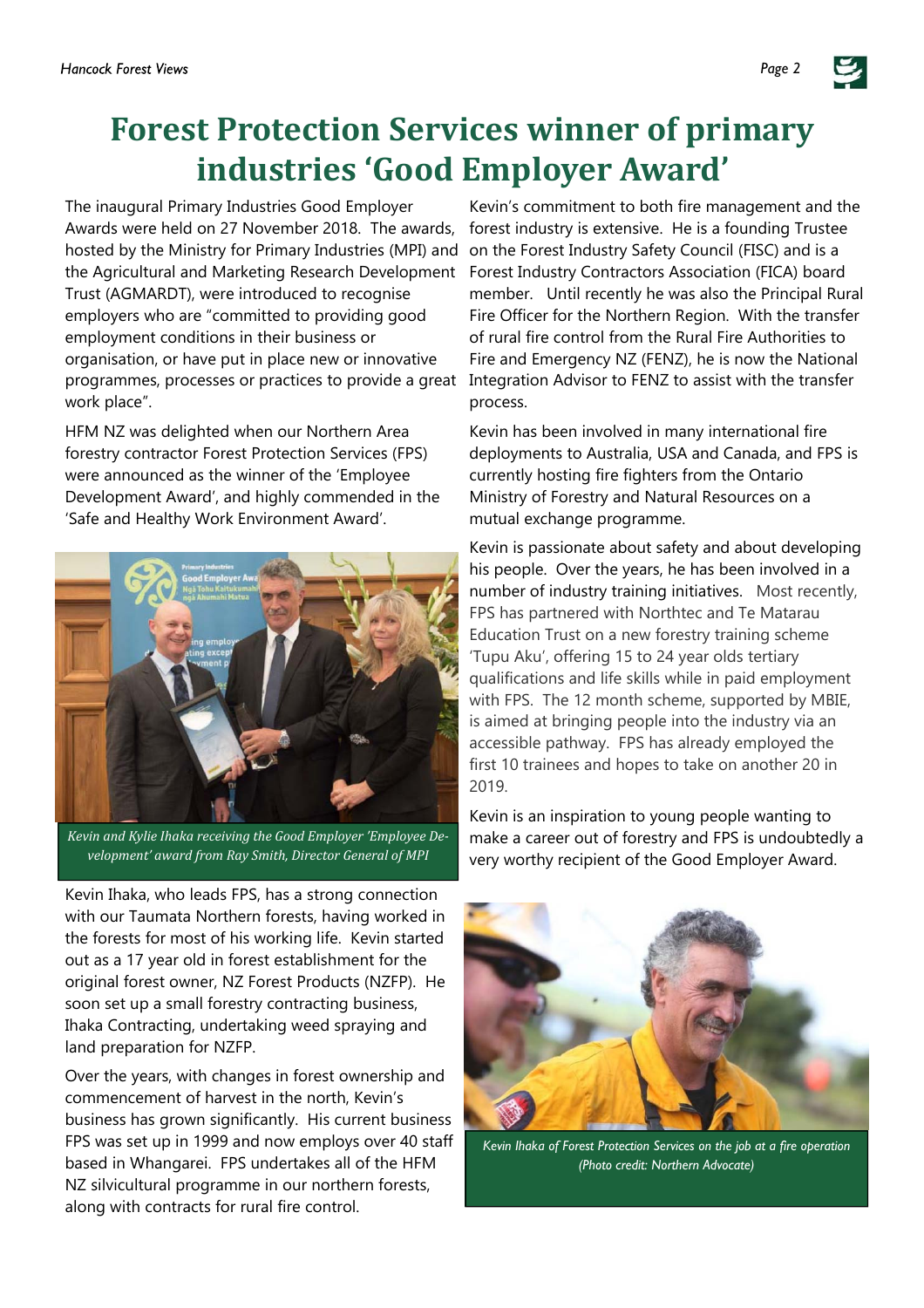#### **Cougar Park mountain bike park redevelopment**

Over a number of years, the Tokoroa Mountain Bike Club has designed and built a fantastic mountain bike park in Kinleith Forest on the edge of Tokoroa. Known as 'Cougar Park', the bike park offers a mix of trails within 300 hectares of working pine forest.

2017 and 2018 were challenging years for the club, with over half of the park area being harvested. HFM NZ staff were acutely aware of the disruption this would cause to the bike park and the need to work closely with the mountain bike club to minimise down time and ensure the safety of all park users.

HFM NZ operational staff worked with the mountain bike club, planning how to best manage the harvest around the park operations. During harvest, the areas being harvested were closed off, with the whole of the park closed during work hours to ensure the safety of cyclists.

The mountain bike club saw the harvest as an opportunity to completely redevelop the park. The original trails had been built through an existing crop of trees but following harvest, new trails have been constructed in unplanted cutover, with the benefit of full visibility of the land contour. Substantial financial support from the South Waikato District Council, enabled an additional 5km of new trails to be designed and built by professional mountain bike trail builders greatly enhancing the overall trails on offer.

A key issue for the mountain bike club was their ability to hold the Tokoroa Day Night Thriller, a 12 hour individual and team mountain bike race which takes place in September each year. Sound forward



Hard working volunteers trail building through recently harvested areas (Photo: Tokoroa Mountain Bike Club)

planning enabled the event to be held by working around the areas being harvested. Event promoters commented that the event was a huge success; "the event went off without a hitch with perfect riding conditions, a great atmosphere and plenty of smiling faces".



HFM NZ staff Steve Richards, Ian Jenkin, Karl Clark, Simon Papps and Brendan Morgan, the 'Radiata Racers' taking part in the Tokoroa Day Night Thriller in September

The popularity of the park increases each year with trail counters currently indicating over 5,000 individual visits to the park per annum.

As well as the Day Night Thriller, the club hosts a number of other race events, including the Mid–North Island Junior mountain bike series. Mountain bike club volunteers also host very popular juniors' nights, designed to encourage a new generation of young locals into mountain biking.

With 160 hectares of the park now harvested, light is appearing at the end of the tunnel, with only 90 hectares of the current rotation of trees remaining to be harvested in 2022.

Hats off to the Tokoroa Mountain Bike Club for their patience and hard work, managing the significant challenge created by the harvest and turning it into an opportunity to improve the park.

We look forward to seeing Cougar Park further develop during the next 28 year growing cycle of the new crop of trees.